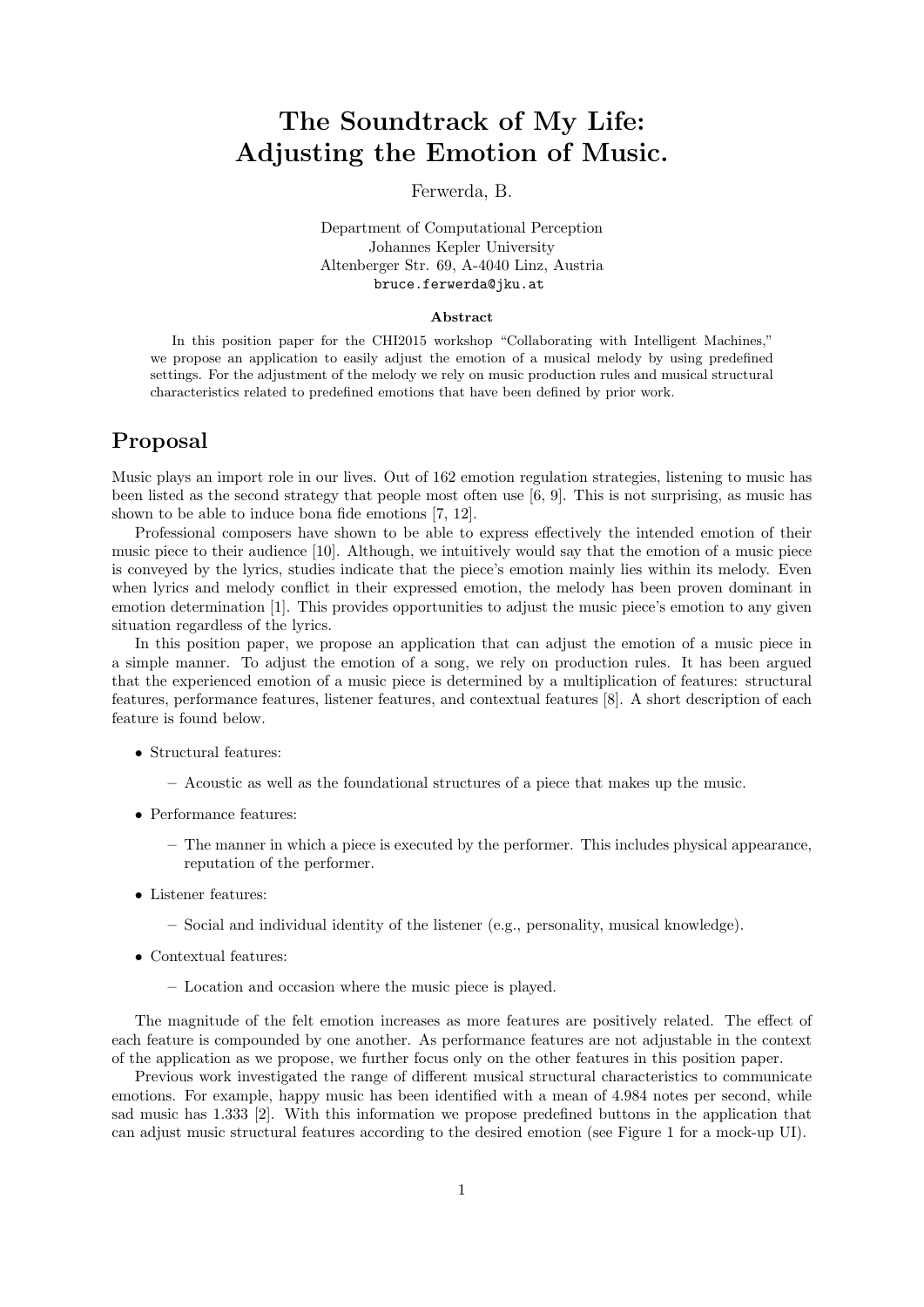

<span id="page-1-0"></span>Figure 1: Mock-up of a music player interface that adjust the music according to the chosen emotion.

Similarly, buttons could be created for contextual features in the same way as proposed for structural features. Often the desired emotion in a certain context is already known (e.g., sad music at a funeral). Instead of buttons with emotion labels, buttons with predefined context could be created that in turn adjust the musical characteristic of the music piece to fit the context.

In addition, a more personalized approach is possible by depicting the listener features. A possible focus of listener features is personality. Some studies have shown that there are individual differences in how people perceive (e.g.,  $[11]$ ) and prefer music (e.g.,  $[4]$ ). For example, high agreeable or neurotic people tend to have stronger sad feelings [\[11\]](#page-2-8). Based on one's personality, a musical emotional adjustment can be strengthened or weakened. For example, sad music has been identified with a mean of 1.333 notes per second, with a lower bound of 1.112 and an upper bound of 1.554. Based on one's personality it can be decided to adjust the music piece more towards the upper -or lower bound of the emotion.

With this position paper we join the emergence of music applications that include personality and affect information (e.g., [\[3,](#page-2-10) [5\]](#page-2-11)). Our proposed application supports easy music creation for every situation by adjusting the conveyed emotion of the piece. It can also be useful for off-site collaboration in the creation of music by being able to easily try out different emotional settings.

### Acknowledgements

This research is supported by the EU FP7/2013-2016 through the GiantSteps project under grant agreement no. 610591.